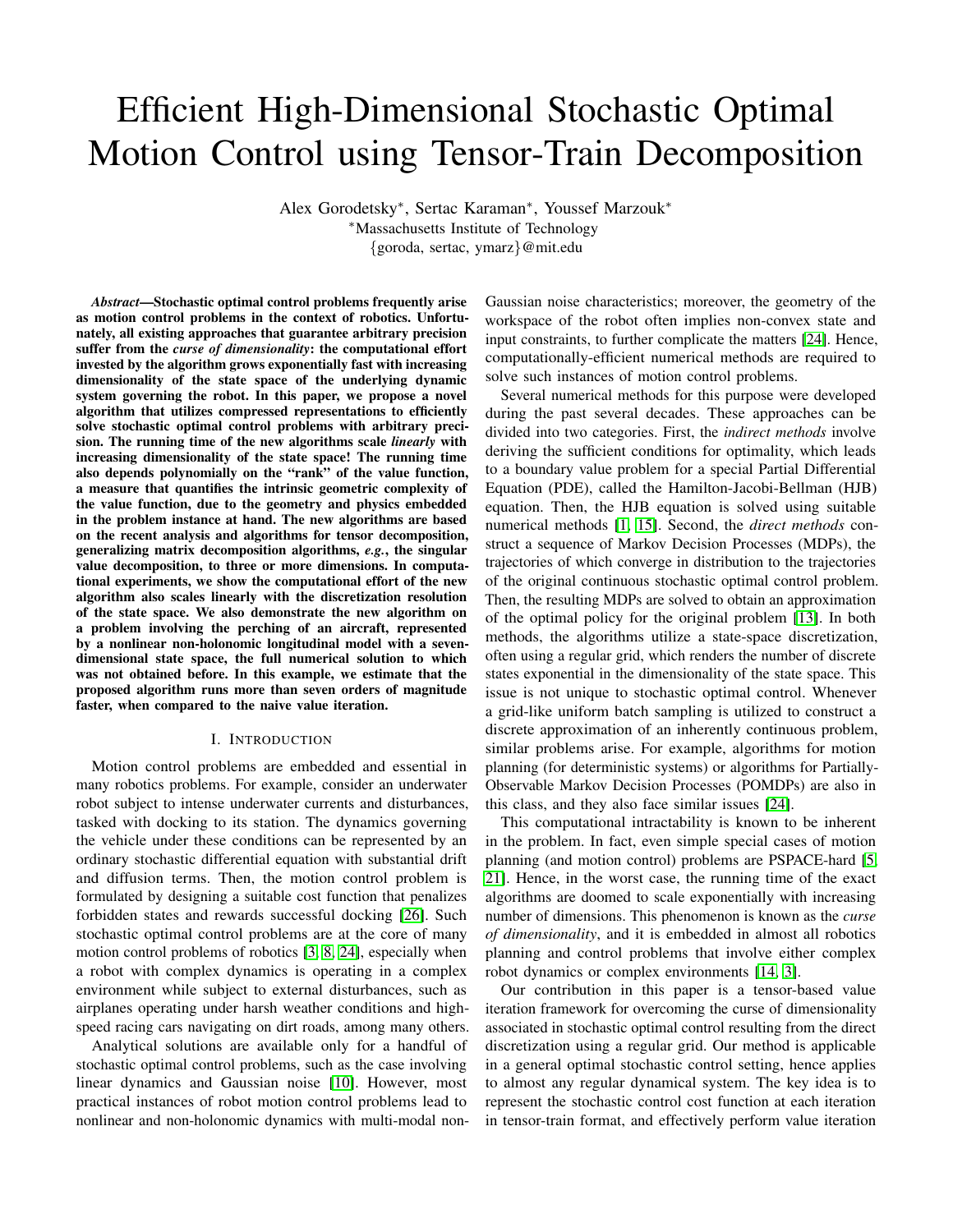in this form. Tensor decompositions exploit *low rank* structure commonly found in *separable* functions and allow us to measure the complexity of a problem by the tensor ranks involved instead of by its dimensionality.

In essence, the tensor decomposition allows us to represent the value function in a *compressed* form, which is key to performing value iteration in an efficient manner.

The tensor-based value iteration algorithm presented in this paper exploits the properties of the tensor-train decomposition to create an algorithm which has *polynomial complexity* in dimension, *linear complexity* in the number of discretization nodes in each dimension, and *polynomial complexity* in tensor rank. Furthermore, the algorithm we employ is rank-adaptive and allows us to guarantee a specified level of accuracy for the solution of the stochastic optimal control problem. Only very recently, efficient tensor decomposition algorithms were proposed, and they were successfully utilized to overcome the curse of dimensionality in many fields, such as machine learning and data analysis [\[6\]](#page-8-11).

We demonstrate tensor-based value iteration on two numerical simulations. The first is a proof-of-concept linear-quadratic-Gaussian control problem. In this problem we are able to match the analytic solution computed using a continuous time algebraic Riccati equation and achieve order of magnitude gains over standard value iteration. Next, we solve a perching problem and create a controller for an unpowered glider whose goal is to perch on a horizontal string. This problem involves a seven dimensional state space and a single control specifying the actions of the glider elevator. We are able to solve the problem when it is discretized in over 30 billion states on a standard 2.0 GHz Macbook Air personal computer. Such performance demonstrates the improvement of the state-of-theart, and increases the practicality of using optimal stochastic control on a large class of problems.

### II. PROBLEM DEFINITION AND BACKGROUND

In this section, we introduce the stochastic optimal control problem, and describe the tensor decomposition algorithms.

#### *A. Stochastic optimal control*

Let us denote the set of integers and the set of reals by  $\mathbb Z$  and  $\mathbb R$ , respectively. We will denote the set of all positive real numbers by  $\mathbb{R}_+$ . Similarly, the set of positive integers will be denoted by  $\mathbb{Z}_+$ . Let  $d, d_u, d_w \in \mathbb{Z}_+$ ,  $X \subset \mathbb{R}^d$  and  $U \subset \mathbb{R}^{d_u}$  be compact sets with smooth boundaries and nonempty interiors, and  $\{w(t) : t \geq 0\}$  be a  $d_w$ -dimensional Brownian motion defined on some probability space  $(\Omega, \mathcal{F}, \mathbb{P}),$ where  $\Omega$  is a sample space, F is a  $\sigma$ -algebra, and  $\mathbb P$  is a probability measure.

Consider a stochastic dynamical system of the following differential form:

$$
dx(t) = b(x(t), u(t))dt + F(x(t), u(t))dw(t),
$$
 (1)

where  $b : X \times U \to \mathbb{R}^d$  and  $F : X \times U \to \mathbb{R}^{d \times d_w}$ are measurable, continuous, and bounded functions. Strictly speaking, for any admissible control process<sup>[1](#page-1-0)</sup>  $\{u(t): t \geq 0\}$ , the solution to this differential form is a stochastic process  ${x(t) : t \ge 0}$  that solves the following integral equation:

$$
x(t) = x(0) + \int_0^t b(x(\tau), u(\tau)) d\tau + \int_0^t F(x(\tau), u(\tau)) dw(\tau),
$$

for all t with  $x(t) \in X$ , where the last term on the right hand side is the usual Itô integral  $[17]$  $[17]$ ; when the process  ${x(t) : t \ge 0}$  hits the boundary of X, the process stops, i.e.,  $x(t) = x(T)$  for all  $t \geq T$ , where T is the time that  $x(T)$  is on the boundary of S.

A *(Markov) control policy* is a mapping  $\mu : X \to U$  that assigns a control input to each state. For a given policy  $\mu$ , we define the *first exit time* as follows:

$$
T_{\mu} = \inf\{t : x(t) \notin \text{int}(S) \text{ and } dx(t) = b(x(t), u(t))dt
$$
  
+
$$
F(x(t), u(t))dw(t), \text{ where } u(t) = \mu(x(t))\}.
$$

In other words,  $T_{\mu}$  is the first time that the trajectory of the system governed by the dynamics described by Equation [\(1\)](#page-1-1) hits the boundary of the set  $X$ , when it is under the influence of a given control policy  $\mu$ .

<span id="page-1-2"></span>Then, the expected cost-to-go function under policy  $\mu$  is a mapping  $J : S \to \mathbb{R}$  defined as:

$$
J_{\mu}(z) = \mathbb{E}\Big[\int_0^{T_{\mu}} e^{-\gamma t} g(x(t), \mu(x(t))) dt + h(x(T_{\mu})) | x(0) = z \Big], (2)
$$

where  $0 < \gamma < 1$  is a discount factor,  $g: X \times U \to \mathbb{R}$  and  $h: X \to \mathbb{R}$  are measurable, continuous, and bounded functions, called the *cost rate function* and the *terminal cost function*, respectively. An *optimal cost-to-go function*  $J^* : X \to \mathbb{R}$  is such that

$$
J^*(z) = \inf_{\mu \in \Pi} J_{\mu}(z), \quad \text{for all } z \in X.
$$

An *optimal control policy*  $\mu^*$ :  $X \to U$  is such that  $J_{\mu^*}(z) =$  $J^*(z)$  holds for all  $z \in X$ . The stochastic optimal control problem is to compute an optimal policy, given the dynamics described by Equation [\(1\)](#page-1-1) and the cost function described by Equation [\(2\)](#page-1-2) . This paper aims to compute approximations of the optimal cost-to-go function and the optimal control policy, for any regular system of the form given in Equation [\(1\)](#page-1-1). For this purpose, we propose an algorithm that returns a policy  $\mu$ such that  $||J_{\mu} - J^*||_{\infty} \leq \epsilon$ , for any given  $\epsilon > 0$ .

Numerical methods for stochastic optimal control problems are often solved by analyzing the optimality conditions proposed by Bellman (see [\[3\]](#page-8-1)). The optimality conditions take the form of a partial differential equation, called the Hamilton-Jacobi-Bellman (HJB) equation, with boundary value conditions. The solution to this boundary value problem is the optimal cost-to-go function. Many numerical approaches to stochastic optimal control discretize and solve the boundary

<span id="page-1-1"></span><span id="page-1-0"></span><sup>1</sup>Suppose the control process  $\{u(t) : t \geq 0\}$  is defined on the same probability space  $(\Omega, \mathcal{F}, \mathbb{P})$  which the Wiener process  $\{w(t) : t \geq 0\}$  is also defined on. Then,  $\{u(t): t \geq 0\}$  is said to be admissible with respect to  $\{w(t): t \geq 0\}$ , if there exists a filtration  $\{\mathcal{F}_t: t \geq 0\}$  defined on  $(\Omega, \mathcal{F}, \mathbb{P})$ such that  $u(t)$  is  $\mathcal{F}_t$ -adapted and  $w(t)$  is an  $\mathcal{F}_t$ -Wiener process. See [\[13\]](#page-8-7) for the precise measure theoretic definitions.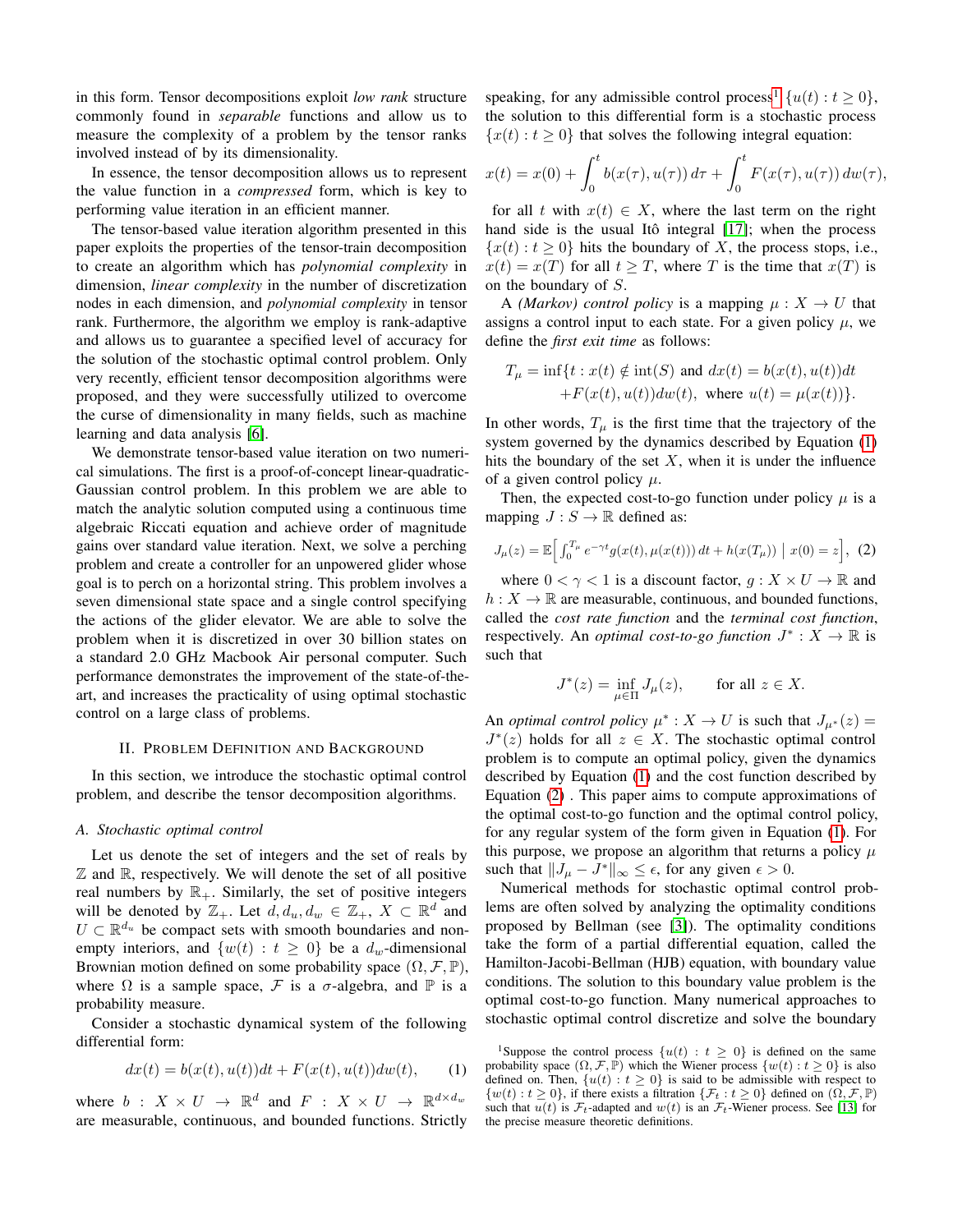value problem for the HJB equation [\[1,](#page-8-5) [15\]](#page-8-6). This method is usually called the *indirect method*.

The *direct method* is to discretize the dynamics described by Equation [\(1\)](#page-1-1) directly and solve the resulting discrete optimization problem, where the cost function is a discretized version of Equation [\(2\)](#page-1-2). The resulting discrete problem is a Markov Decision Problem (MDP), which can be solved numerically using standard techniques, such as value iteration (VI) or policy iteration [\[13\]](#page-8-7).

More precisely, an MDP is a tuple  $M = (S, A, P, G, H)$ , where S is the set of states, A is the set of actions,  $P(\cdot|\cdot,\cdot)$ :  $S \times S \times A \rightarrow [0, 1]$  is function that denotes the transition probabilities satisfying  $\sum_{s'} P(s'|s, a) = 1$  for all  $s \in S$  and all  $a \in A$ ,  $G : S \times A \rightarrow \mathbb{R}$  is the immediate cost function, and  $H : S \to \mathbb{R}$  is the terminal cost function. The MDP describes the discrete stochastic dynamics and the cost associated with its motion. When the process is at state  $s \in S$  and action  $a \in A$  is applied, the next state of the process is  $s' \in S$ with probability  $P(s'|s, a)$ . A policy is a mapping  $\pi : S \to A$ that associates each state with an action. Let  $\{\xi : i \in \mathbb{N}\}\)$ the resulting (random) sequence of states, when action  $\pi(s)$ is applied whenever the process is at state s. Then, the cost associate with motion  $\{\xi : i \in \mathbb{N}\}\$ is defined as:

$$
\sum\nolimits_{i=0}^{N} G(\xi_i, \pi(\xi_i)) + H(\xi_N),
$$

where  $N$  is the time when the process terminates. The optimal cost-to-go function and the optimal policy are defined similarly to the continuous case.

The direct method, developed by Kushner and coworkers [\[11,](#page-8-13) [12,](#page-8-14) [13\]](#page-8-7), constructs a sequence of discrete MDPs such that the optimal cost-to-go functions of the MDPs converge uniformly to the cost-to-go functions of the original continuoustime continuous-space problem.

Let  $\{M_\ell : \ell_\ell \in \mathbb{N}\}$  be a sequence of MDPs, where  $M_\ell =$  $(S_{\ell}, A_{\ell}, P_{\ell}, G_{\ell}, H_{\ell})$ . Suppose  $S_{\ell} \subset X$  and  $A_{\ell} \subset U$ . Define  $\partial S_\ell$  as the subset of  $S_\ell$  that falls on the boundary of X. Let  $\{\Delta t_\ell : \ell \in \mathbb{N}\}\$  be a sequence of functions, also called *holding times*, in the following form:  $\Delta t_{\ell}$  :  $S_{\ell} \to \mathbb{R}_{+}$ . Let  $\{\xi_i^n : i \in \mathbb{N}\}$  be a (random) sequence of states that describe the trajectory of  $M_\ell$ . We use holding times as interpolation intervals to generate a continuous-time trajectory from this discrete trajectory as follows. With a slight abuse of notation, let  $\xi^n : \mathbb{R}_{\geq 0} \to S$  denote the continuous-time function defined as follows:  $\xi^{n}(\tau) = \xi_{i}^{n}$  for all  $\tau \in [t_{i}^{\ell} t_{i+1}^{\ell})$ , where  $t_{i}^{\ell} =$  $\sum_{k=0}^{i-1} \Delta t^{\ell}(\xi_k)$ . Let  $\{u_i^{\ell}: i \in \mathbb{N}\}$  be a sequence of control inputs, defined for all  $\ell \in \mathbb{N}$ . Then, we define the continuous time interpolation of  $\{u_i^{\ell}: i \in \mathbb{N}\}\$ as  $u^{\ell}(\tau) = u_i^{\ell}$  for all  $\tau \in [t_i^{\ell}, t_{i+1}^{\ell}).$ 

The following result by Kushner and co-workers characterizes the conditions under which the trajectories of the discrete MDPs converge to the trajectories of the original continuoustime stochastic system.

<span id="page-2-0"></span>Theorem 1 (See Theorem 10.4.1 in [\[13\]](#page-8-7)). *Suppose the sequence*  $\{M_\ell : \ell \in \mathbb{N}\}\$  *of MDPs and the sequence*  $\{\Delta t_\ell : \ell \in \mathbb{N}\}\$  *holding times satisfy the following conditions:*  *For any sequence of inputs*  $\{u_i^{\ell}: i \in \mathbb{N}\}\$  *and the resulting sequence of trajectories*  $\{\xi_i^{\ell} : i \in \mathbb{N}\},\$ 

• *for all*  $z \in X$ *,*  $\lim_{\ell \to \infty} \Delta t_{\ell}(z) = 0,$ 

• *for all*  $z \in X$  *and*  $v \in U$ *,* 

$$
\lim_{\ell \to \infty} \frac{\mathbb{E}[\xi_{i+1}^{\ell} - \xi_i^{\ell} | \xi_i^{\ell} = z, u_i^{\ell} = v]}{\Delta t_{\ell}(z)} = f(z, v),
$$
  

$$
\lim_{\ell \to \infty} \frac{\text{Cov}[\xi_{i+1}^{\ell} - \xi_i^{\ell} | \xi_i^{\ell} = z, u_i^{\ell} = v]}{\Delta t_{\ell}(z)} = F(z, v),
$$

*Then, the sequence*  ${(\xi^{\ell}, u^{\ell}) : \ell \in \mathbb{N}}$  *of interpolations converges in distribution to*  $(x, u)$  *that solves the integral equation with differential form given by Equation* [\(1\)](#page-1-1)*. Let* J ∗ ` *denote the optimal cost-to-go function for the MDP* M`*. Then, for all*  $z \in S$ *,* 

$$
\lim_{\ell \to \infty} |J_{\ell}^{*}(z) - J^{*}(z)| = 0.
$$

The conditions of this theorem are often called the *local consistency conditions*. Roughly speaking, the theorem states that the trajectories of the discrete MDPs will converge to the trajectories of the original continuous-time stochastic dynamical system if the local consistency conditions are satisfied. Furthermore, in that case, the optimal cost-to-go functions of the discrete MDPs also converge to that of the original stochastic optimal control problem. A discretization that satisfies the local consistency conditions is called a *consistent discretization*.

Once a consistent discretization is obtained, the direct method is to utilize the standard dynamic programming algorithms, such as value iteration or policy iteration [\[2\]](#page-8-15). Suppose this discretization is obtained by choosing all states on a tensor grid with resolution  $h$ , and the resulting set of all discrete states is  $\{z_i : i \in \mathcal{I}\}\)$ . Then, for value iteration, the cost-to-go function (also called the value function) is computed in an iterative manner, by applying the following update function: For all  $z_i$ ,

<span id="page-2-1"></span>
$$
J_h^{(k+1)}(z_1) = \min_u \Big[ G(z_1, u) + \gamma_h \sum_j P(z_j | z_1, u) J_h^{(k)}(z_j) \Big], \tag{3}
$$

where  $0 < \gamma_h < 1$  is a discount rate. In this case, the function  $J_h^{(k)}$  $h_h^{(k)}$  is the approximation of the optimal cost-to-go function (for the discrete MDP) in iteration  $k$ . The value iteration algorithm guarantees that  $J_h^{(k)}$  $h^{(k)}$  converges to the optimal costto-go function for the discrete MDP as  $k \to \infty$ . Let us denote the limit by  $J_h$ . Then, by Theorem [1,](#page-2-0) if the discretization is consistent with the original continuous-time stochastic optimal control problem, then the  $J_h$  also converges to the optimal cost-to-go function for the continuous-time problem as  $h \to 0$ .

#### *B. Low-rank tensor decompositions*

Tensors are multidimensional arrays. In the context of this work, a tensor arises when a multidimensional function is evaluated on a tensor product grid of input values. For example, the cost-to-go function arising from the direct solution method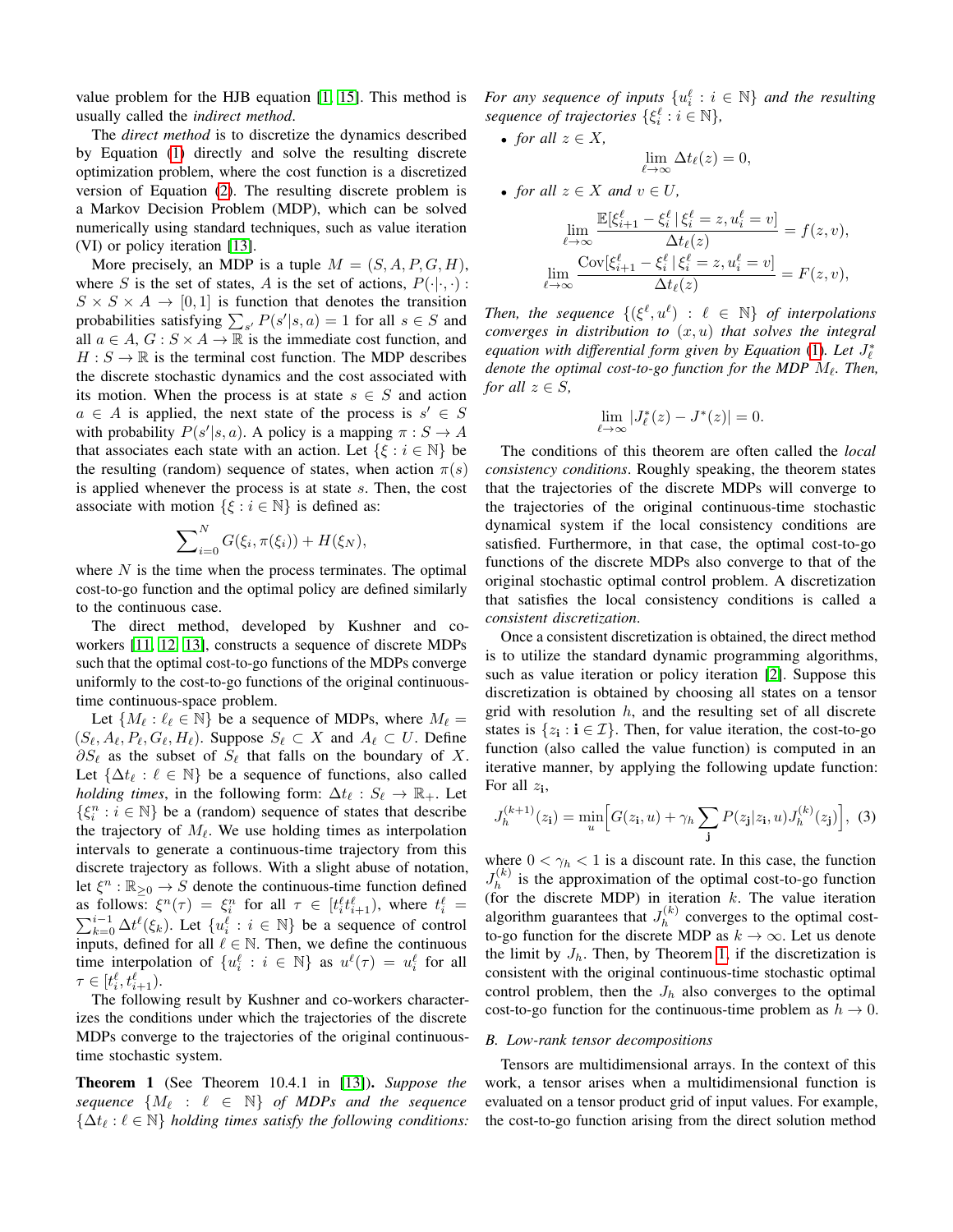can be interpreted as a tensor when the state space is discretized according to a tensor product grid with resolution level  $h$ . The primary challenge of the direct method then becomes dealing with high dimensional tensor because of the *curse of dimensionality*. To combat the curse of dimensionality we seek to exploit the *low rank* structure and the *separability* of certain functions to obtain compressed representations of tensors. Once in compressed form, tensors can be used for computation in many algorithms.

Tensor decompositions are compressed representations of multidimensional arrays. These decompositions are multidimensional dimensional analogues of the SVD in the sense that they allow us to represent an array with far fewer elements than its total size. The complexity of algorithms dealing with such representations are dominated by the *rank* of the tensor, and they retain polynomial, and often linear, complexity with dimensions. The rank of a tensor is defined differently by the different tensor decompositions, and it may grow with problem dimension, and in this paper we use the tensor-train (TT) [\[18\]](#page-8-16) decomposition because it is guaranteed to exist and algorithms for its computation have strong guarantees.

Separation of variables plays an important role in all tensor representations, and this fact is illuminated by first considering continuous analogues of tensor decompositions. Specifically, the continuous analogue of a tensor decomposition is a representation of a multidimensional function as a separable function, or by sums of products of one dimensional functions. The representation of a multidimensional function  $f : \mathbb{R}^d \to \mathbb{R}$ in tensor-train format is

$$
f(x_1,...,x_d) = \sum_{\alpha_0=1}^{r_0} \dots \sum_{\alpha_d=1}^{r_d} f_1^{(\alpha_0,\alpha_1)}(x_1) \dots f_d^{(\alpha_{d-1},\alpha_d)}(x_d),
$$

In the TT decomposition, there are distinct tensor ranks  $r_k \in \mathbb{Z}_+$ for each dimension, with boundary conditions  $r_0 = r_d = 1$ . Furthermore, for each dimension  $\mathcal{F}_k = \{f_k^{(\alpha_{k-1}, \alpha_k)} : \alpha_{k-1} \in$  $[1, \ldots, r_{k-1}], \alpha_k \in [1, \ldots, r_k]$  represents a set of one dimensional functions of the kth variable. The tensor-train decomposition differs from other tensor decomposition by allowing a greater variety of interaction between the functions in neighboring sets  $\mathcal{F}_k, \mathcal{F}_{k+1}$ . Thus, each rank  $r_k$ , for  $0 < k < d$ , specifies the number of functions of the kth and  $k + 1$ th dimensional variables that interact with each other.

Transitioning back from a multidimensional function to a multidimensional array involves discretizing each dimension *i* into a set  $\mathcal{X}_i = \{x_i[1], \dots, x_i[n_i]\}$  of  $n_i \in \mathbb{Z}_+$  points. Now let  $F : \mathcal{X}_1 \times \ldots \times \mathcal{X}_d \rightarrow \mathbb{R}$  be a tensor with elements  $F[i_1, \ldots, i_d] = f(x_1[i_1], \ldots, x_d[i_d])$ . In the array setting, each set  $\mathcal{F}_k$  can be represented as a three dimensional array  $F_k$ , called a core, where each element of each core is equal to  $F_k[\alpha_{k-1}, i_k, \alpha_k] = f_k^{(\alpha_{k-1}, \alpha_k)}(x_i[i_k])$ . Each element of the tensor  $F$  represented in TT format can then be computed with a sequence of matrix products

$$
F[i_1, i_2, \ldots, i_d] = F_1[:, i_1, :] F_2[:, i_2, :] \ldots F_d[:, i_d, :].
$$

The ranks of a TT decomposition are bounded by the ranks of each unfolding matrix of the tensor. For example, rank  $r_k$ 

guaranteed to be not higher than the rank of the  $\prod_{i=1}^{k} n_i \times$  $\prod_{i=k+1}^{d} n_i$  unfolding matrix  $F^k[i_1,\ldots,i_k;i_{k+1},\ldots,i_d]$ . The proof of this statement is constructive and results in an algorithm which allows one to decompose a tensor into its TT representation by a sequence of singular value decompositions (SVD) [\[18\]](#page-8-16). This algorithm also allows us to compute an approximation F to F with a specified accuracy  $\epsilon$ , i.e., we can compute an approximation such that  $\left| \begin{array}{c} 1 \\ 1 \end{array} \right|$  $\left|\tilde{F} - F\right|$  $\left|\mathbb{F}\right| \leq \epsilon$   $||F||$ . Furthermore, this computation can be performed in  $\mathcal{O}(dnr^2)$ operations, where for simplicity we let  $n_k = n$  and  $r_k = r$ .

The SVD based compression algorithm requires access to every element of the tensor. In high dimensions, this requirement means that the TT-SVD algorithm is infeasible. To remedy this problem [\[19\]](#page-8-17) replaces the SVD with a CUR/Skeleton/Cross approximation. Recall that the skeleton decomposition [\[25\]](#page-8-18) of an  $m \times n$  rank r matrix A can written as  $A = A[:, C]A[I, C]^{\dagger}A[C, :]$ , where I is a set of rows with  $|I| \geq r$  and C is a set of columns with  $|C| \geq r$ .

In the context of matrices, we see that this decomposition only requires access to particular rows and columns of A. Similarly, in the TT-cross [\[19\]](#page-8-17) algorithm, only access to particular fibers of the tensor are required. The TT-cross algorithm can also achieve  $\epsilon$ -level accuracy; however, it requires the specification of upper bounds to each  $r_k$ . If the upper bounds are set too low, then errors will occur in the approximation; however, if the upper bounds are set too high then evaluation of too many elements will be required. When specified correctly, this algorithm requires evaluation of  $O(dnr^3)$  tensor elements. Rank-adaptive versions of this algorithm exist and can be found in [\[23\]](#page-8-19).

Numerical computations with tensors in the TT-format can be readily performed. For example, adding two tensors with ranks  $r_k = r$  results in a tensor whose ranks are  $\hat{r} = 2r$  and requires virtually no operations. Element-wise multiplication results in a tensor whose ranks are  $\hat{r} = r^2$  and requires  $\mathcal{O}(dnr^4)$ operations. Even though the rank of a tensor grows after performing addition and multiplication, an approximation with  $\epsilon$ -level accuracy often remains rank r. A procedure which "rounds" a TT decomposition to one with smaller rank with a prescribed level of accuracy  $\epsilon$  is called TT-rounding and can be performed in  $\mathcal{O}(dnr^2)$  operations [\[19\]](#page-8-17).

#### III. ALGORITHM DESCRIPTION

We now propose a framework for tensor-based value iteration based upon representing the cost function of the stochastic control problem in tensor-train format. The key to this framework is recognizing that the direct method for solving stochastic control problems often requires a tensor product discretization of the state space. Following this discretization all functions defined on a continuous domain become represented on the discrete domain. These functions include the cost function, the policy, the drift function, and the diffusion function. Each of these functions can be interpreted as either a tensor or a vector with tensor elements. For example, the cost-to-go function (or the value function) is a tensor, and the drift function can be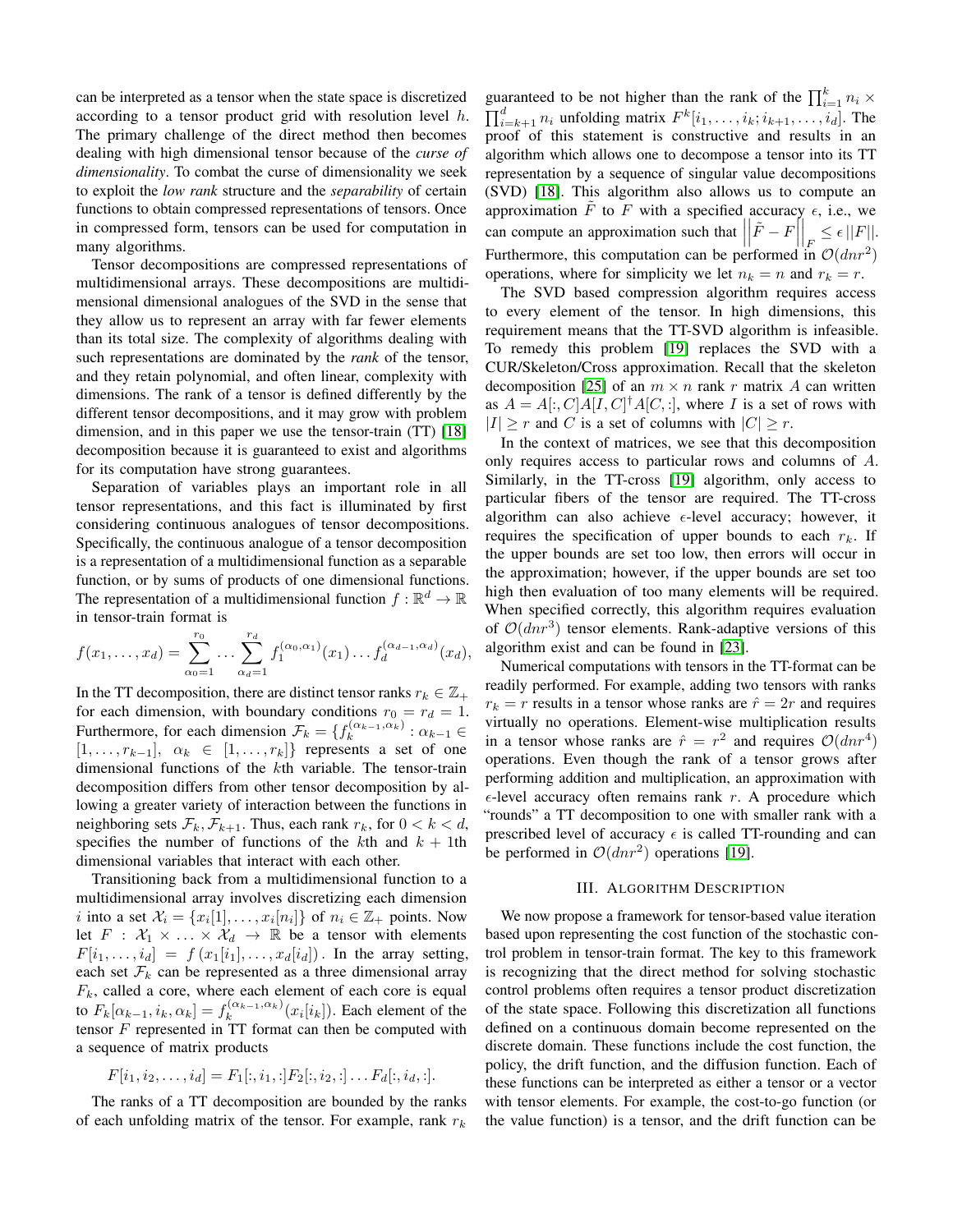interpreted as a d-dimensional vector with each element of the vector being a tensor.

One previous work has taken advantage of this tensor structure to some degree. In [\[9\]](#page-8-20), an algorithm based on solving HJB PDEs using the canonical decomposition was proposed. However, the method was applied to particular optimization formulations which can be structured as a linear HJB, which constrains it to control affine drift and control-independent diffusion terms. We do not make any assumptions on the dynamics other than the standard regularity assumptions. Our example in Section [V-B](#page-6-0) does not meet the requirements for a linear HJB directly. Hence, it can not be addressed by the method proposed in [\[9\]](#page-8-20). Furthermore, the canonical decomposition used in [\[9\]](#page-8-20) does not allow existence guarantees and strong analytical results. Instead, our proposed framework is more general because it depends on the direct method, which is capable of handling a wide variety of dynamics and cost functions. In the direct method, we represent the cost function obtained at each iteration of VI in tensor-train format; therefore, we avoid evaluating the expensive optimization problem specified in Equation  $(3)$  at every state  $z_i$ . While there exist approximate dynamic programming [\[4,](#page-8-21) [20\]](#page-8-22) methods which can be also used with VI, the proposed framework has the additional feature that we can specify the error  $\epsilon$  incurred.

We now describe two algorithms which utilize tensor decompositions to perform this update. The first is completely general and can be applied to a wide variety of problems including those with non-quadratic cost, non-additive control, discounted infinite horizon cost, finite horizon cost, etc. The second algorithm shows how using tensors for a specific class of stochastic optimal control problems can yield to further analytic simplifications of the value iteration algorithm.

### <span id="page-4-2"></span>*A. Interpolation approach*

The first approach relies on interpolation using TT-cross, and it provides a *general solution* to the problem defined by [\(1\)](#page-1-1) and [\(2\)](#page-1-2). As we will see, its efficiency depends upon the rank of the cost function. Suppose that  $J_h^{(k)}$  $h^{(k)}$  is expressed in TT format and is of rank  $\hat{r}$ . Under such a scenario we are able to evaluate the right hand side of  $(3)$  for any  $z_i$ . Thus we can view  $J_h^{(k+1)}$  $h^{(k+1)}$  as a tensor whose elements can be computed by solving the corresponding minimization problem. In this case, we can use the TT-cross based interpolation procedure to build an  $\epsilon$ -level approximation to  $J_h^{(k+1)}$  $h^{(k+1)}$  by evaluating the right hand side of [\(3\)](#page-2-1) only at certain fibers of  $J_h^{(k+1)}$  $h^{(k+1)}$ . Using these element-wise evaluations we can perform an approximate VI update to obtain a new estimate for the cost function. This procedure can be repeated each iteration at a complexity of  $O(dn\hat{r}^3)$  evaluations of [\(3\)](#page-2-1) where *n* is typically  $O(1/h)$ . The full tensor-based value iteration algorithm is shown in [1.](#page-4-0)

The update step [4](#page-4-1) treats the VI update [\(3\)](#page-2-1) as a black box function into which one feeds a state  $z_i$  and obtains an updated cost. The TT-cross algorithm takes as inputs a blackbox function and an accuracy parameter, and it returns the full new tensor. For any given state  $z_i$  we can then obtain the optimal

## Algorithm 1 Tensor-based Value Iteration (TVI)

<span id="page-4-0"></span>**Require:** Termination criterion  $\delta_{\text{max}}$ ; TT-cross accuracy  $\epsilon$ ; Initial cost function  $\hat{J}_h^{(0)}$ 

<span id="page-4-1"></span>**Ensure:** Residual  $\delta = ||\hat{J}_h^{(k)} - \hat{J}_h^{(k-1)}||^2 < \delta_{\text{max}}$ 1:  $\delta = \delta_{\text{max}} + 1$ . 2:  $k = 0$ 3: while  $\delta > \delta_{\text{max}}$  do 4:  $\hat{J}_h^{(k+1)} = \text{TT-cross}\left( (3), \epsilon \right)$  $\hat{J}_h^{(k+1)} = \text{TT-cross}\left( (3), \epsilon \right)$  $\hat{J}_h^{(k+1)} = \text{TT-cross}\left( (3), \epsilon \right)$ 5:  $k = k + 1$ 6:  $\delta = \|\hat{J}_h^{(k)} - \hat{J}_h^{(k-1)}\|^2$ 7: end while

control as the minimizer of [\(3\)](#page-2-1). Both simulation examples in Section [V](#page-6-1) are solved using this interpolation approach.

#### <span id="page-4-3"></span>*B. Analytical approach*

Although the interpolation algorithm described above is valid for the general stochastic control problem specified by [\(1\)](#page-1-1) and [\(2\)](#page-1-2), certain specific problem setups offer an opportunity for avoiding interpolation at each VI step. Avoiding TT based interpolation removes the need for adaptive rank determination and can lead to more efficient computational routines. Here we outline how one can perform all the operations required in a VI update step in TT format for one example of a specific optimization problem setup. Suppose that we have a problem that has diffusion dominated dynamics, linear-additive control, quadratic state and control costs, and an invertible control penalty. Furthermore, suppose that we have obtained TT representations of both the drift and diffusion dynamics and we consider a discounted infinite horizon problem \_

$$
\min_{u(t)} \lim_{T \to \infty} \mathbb{E} \left[ \int_0^T e^{-\beta t} \left( x(t)^T \mathbf{Q} x(t) + u(t)^T \mathbf{R} u(t) \right) dt \right]
$$
  
s.t  $dx = b(x(t))dt + \mathbf{B}u(t)dt + F(x(t))dw$ ,

for discount rate  $0 < \beta < 1$ , state penalty  $\mathbf{Q} \in \mathbb{R}^{d \times d}$ , control penalty  $\mathbf{R} \in \mathbb{R}^{d_u \times d_u}$ , and control coefficient  $\mathbf{B} \in \mathbb{R}^{d \times d_u}$ . Consider now that  $F(x)$  is diagonal and recall that for a tensor discretization with resolution  $h$ , diffusion dominance requires  $F(x)_{ii}^2 - h |[{\bf B}u(x)]_i| - h |b(x)_i| > 0$  for  $i = 1...d$ . A general LQG problem, such as the example in Section [V-A,](#page-6-2) can potentially fall into this framework for a sufficiently strong diffusion.

One locally consistent discretization resulting in the optimization problem [\(3\)](#page-2-1) is

$$
p(x, x \pm e_i h | u) = \frac{F^2(x)_{ii} \pm h (b(x)_i + [\mathbf{B}u(x)]_i)}{Q(x)}
$$

$$
Q(x) = 2\text{tr}(F^2(x)), \quad \Delta t_h = \frac{h^2}{Q(x)}, \quad \gamma_h = e^{-\beta \Delta t_h}
$$

$$
G(x, u) = \Delta t_h (x(t)^T \mathbf{Q}x(t) + u(t)^T \mathbf{R}u(t))
$$

Under this discretization the control which minimizes the RHS of  $(3)$  is

$$
u^*(x) = -\frac{\gamma_h}{2h} \mathbf{R}^{-1} \mathbf{B}^T \tilde{J}^{(k)}(x)
$$
 (4)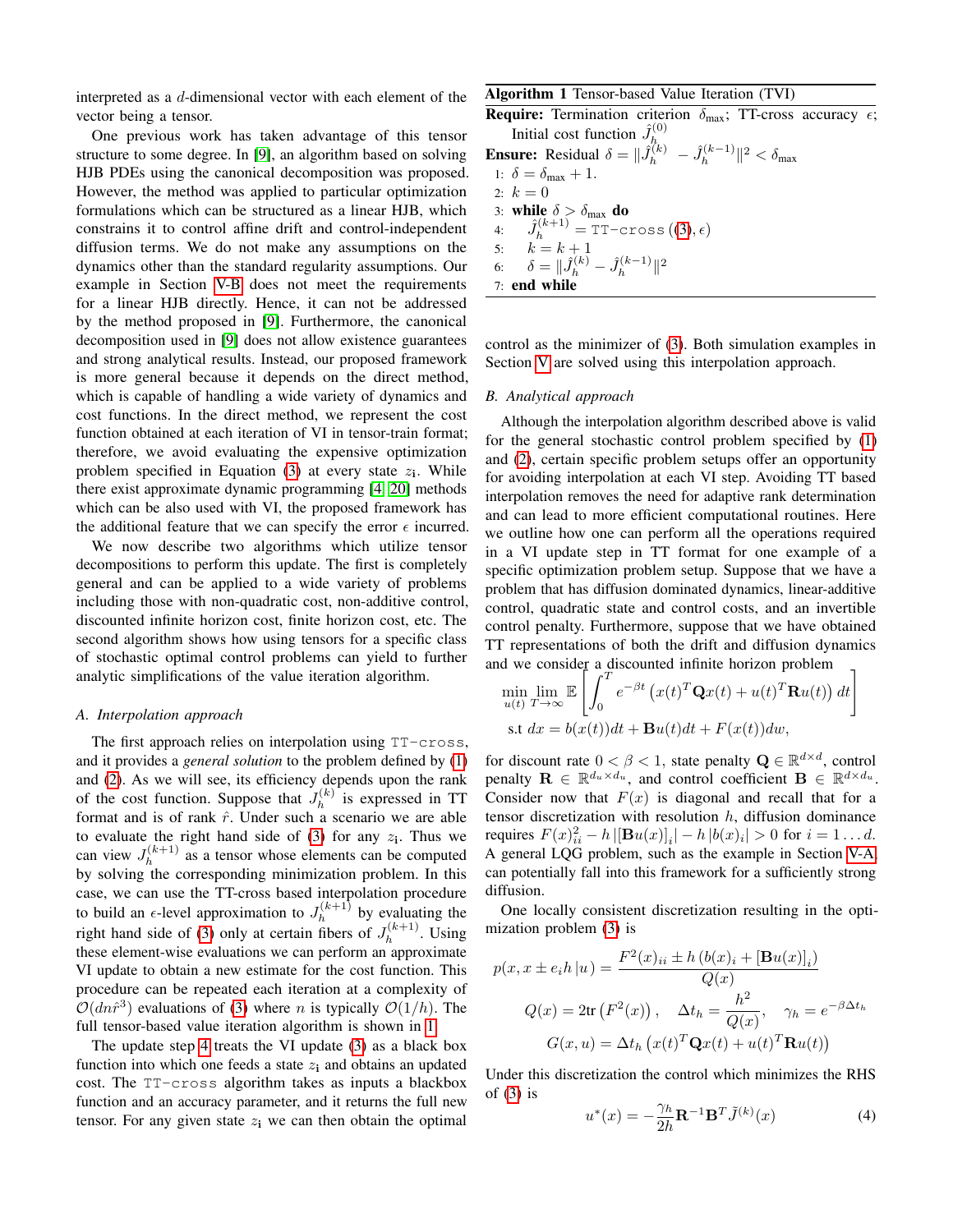where

$$
\tilde{J}^{(k)}(x) = \begin{bmatrix} J_h^{(k)}(x + e_1 h) - J_h^{(k)}(x - e_1 h) \\ \vdots \\ J_h^{(k)}(x + e_d h) - J_h^{(k)}(x - e_d h) \end{bmatrix}
$$

Using these expressions we have the following update for the cost function

$$
J_h^{(k+1)}(x) = \Delta t_h \left( x^T \mathbf{Q} x + \frac{\gamma^2}{4h^2} \tilde{J}^{(k)}(x)^T b_u^{(k)} \right)
$$
  
+  $\gamma_h \sum_{i=1}^d \left[ F^2(x)_{ii} + h \left( b(x)_i - \frac{\gamma}{2h} [b_u^{(k)}]_i \right) \right] J_h^{(k)}(x + e_i h)$   
-  $\gamma_h \sum_{i=1}^d \left[ F^2(x)_{ii} - h \left( b(x)_i - \frac{\gamma}{2h} [b_u^{(k)}]_i \right) \right] J_h^{(k)}(x - e_i h),$ 

where  $b_u^{(k)}(x) = \frac{\gamma}{2h} \mathbf{B} \mathbf{R}^{-1} \mathbf{B}^T \tilde{J}^{(k)}(x)$ . Suppose that the ranks  $rank(J^{(k)}_h$  $\binom{k}{h}$  =  $\hat{r}$ , and note that each element of  $b_u^{(k)}$  is actually a tensor and comes from a linear combination of the elements of  $\tilde{J}^{(k)}$ . Adding tensors in TT format requires no operations but results in tensors with ranks which are the sum of the ranks of each element of the sum. To remove this rank growth, rounding is required after every addition, and the overall cost to compute the entire vector  $b_u^{(k)}(x)$  is  $\mathcal{O}(n\hat{r}^3 d^3)$ , with the result typically also being rank  $\hat{r}$ . Here,  $\tilde{J}^{(k)}(x)$  may be thought of as a vector of  $d$  dimensional tensors, and if we already have  $J_h^{(k)}$  $h_h^{(k)}$  in TT format, the computation of each element of  $\tilde{J}^{(k)}(x)$ only requires the manipulation of the corresponding core of  $J_h^{(k)}$  $h^{(k)}$ . Therefore, the computation of  $\tilde{J}^{(k)}(x)$  requires  $\mathcal{O}(dn\hat{r}^2)$ operations. After this process, the ranks of  $\tilde{J}^{(k)}(x)$  remain equal to  $\hat{r}$ . Finally, the rest of the operations involved in the update are either addition or element-wise multiplication, and their complexity has been stated previously. Thus, we see that each update can be performed using algebraic operations in TT-format with a controlled error tolerance.

## IV. ANALYSIS

<span id="page-5-0"></span>Let  $\hat{J}_h^{(k)}$  $h_h^{(k)}$  denote the approximation of the cost-to-go function in the TT format obtained after  $k$  iterations using a grid with resolution h. Recall that  $J_{u_h^*}$  denotes the optimal cost-to-go function with the same resolution. Our main theoretical result bounds the error between these quantities and the computational effort invested by the proposed algorithms.

Theorem 2. *When the proposed interpolation method are run for* k *iterations on a grid with resolution* h*, and TT-cross accuracy , the number of computational operations performed by the algorithm is*  $O(kdr^3/h)$  *and the resulting approximation error satisfies:*

$$
||\hat{J}_h^{(k)}-J_{u_h^*}||\leq \epsilon\left(\tfrac{R_{max}+\gamma}{1-\gamma}\right)+\gamma^{k+1}\epsilon||\tilde{J}_h^{(0)}||+\gamma^k||\tilde{J}_h^{(0)}-J_{u_h^*}||.
$$

*Proof:* Let  $\hat{J}_h^{(k)}$  $h^{(k)}$  specify the cost function in TT format obtained by performing  $k$  iterations of  $\epsilon$ -level accuracy VI. Let  $J_{u_h^*}$  indicate the solution of the optimal stochastic control problem using the direct method with discretization resolution h. We seek to bound the difference between these two tensors

 $\epsilon = ||\hat{J}_h^{(k)} - J_{u_h^*}||_F$ . To determine the error  $\epsilon$ , we first consider the error introduced at each iteration of VI.

Let  $R_{max} = \max_{u(x),x} r(x, u(x)), \tilde{J}_h^{(k)}$  $h^{(k)}$  be a cost function approximation obtained by performing exact VI for  $k$  iterations,  $J_h^{(k+1)}$  $h^{(k+1)}$  be a cost function approximation obtained by performing approximate VI for  $k$  iterations followed by a single iteration of exact VI, and P be the probability transition matrix of the Markov process. The difference between  $\hat{J}_h^{(k+1)}$  $h^{(k+1)}$  and  $\tilde J_h^{(k+1)}$  $h^{(k+1)}$  can then be bounded by

$$
\begin{split}\n||\hat{J}_{h}^{(k+1)} - \tilde{J}_{h}^{(k+1)}|| &= ||\hat{J}_{h}^{(k+1)} - J_{h}^{(k+1)} + J_{h}^{(k+1)} - \tilde{J}_{h}^{(k+1)}|| \\
&\leq ||\hat{J}_{h}^{(k+1)} - J_{h}^{(k+1)}|| + ||J_{h}^{(k+1)} - \tilde{J}_{h}^{(k+1)}|| \\
&\leq \epsilon ||J_{h}^{(k+1)}|| + ||\gamma \mathbf{P} \hat{J}_{h}^{(k)} - \gamma \mathbf{P} \tilde{J}_{h}^{(k+1)}|| \\
&\leq \epsilon ||R_{max} + \gamma \mathbf{P} \hat{J}_{h}^{(k)}|| + \gamma ||\hat{J}_{h}^{(k)} - \tilde{J}_{h}^{(k)}|| \\
&\leq R_{max} \epsilon + \epsilon \gamma ||\hat{J}_{h}^{(k)}|| + \gamma ||\hat{J}_{h}^{(k)} - \tilde{J}_{h}^{(k)}|| \\
&\leq R_{max} \epsilon + \epsilon \gamma ||\hat{J}_{h}^{(k)}|| + \gamma \left(R_{max} \epsilon + \epsilon \gamma ||\hat{J}_{h}^{(k-1)}|| + \gamma ||\hat{J}_{h}^{(k-1)} - \tilde{J}_{h}^{(k-1)}||\right),\n\end{split}
$$

where the first inequality follows from the triangle inequality, the third inequality follows from contraction, and the fourth inequality follows from the fact that all eigenvalues of  $P$  are less than or equal to one. Continuing all the way to  $k = 0$  we can bound the error as

$$
\begin{aligned} ||\hat{J}_h^{(k+1)}-\tilde{J}_h^{(k+1)}||&\leq\\ &\begin{cases} R_{max}\epsilon\sum_{i=0}^k\gamma^{k-i}+\epsilon\gamma\sum_{i=1}^k\hat{J}_h^{(i)}\gamma^{k-i}+\gamma^{k+1}\epsilon\tilde{J}_h^{(0)},&\text{ if }k\geq 0\text{ .}\\ \epsilon J_*^{(0)},&\text{ otherwise.}\end{cases}\end{aligned}
$$

which simplifies to

$$
||\hat{J}_h^{(k+1)} - \tilde{J}_h^{(k+1)}|| \le \begin{cases} \epsilon \left( \frac{R_{max} + \gamma}{1 - \gamma} \right) + \gamma^{k+1} \epsilon \tilde{J}_h^{(0)}, & \text{if } n \ge 0 \\ \epsilon J_*^{(0)}, & \text{otherwise.} \end{cases}
$$
(5)

Utilizing this total error we can finally make a statement about the convergence of the TT-cross approximation to the true solution  $J_{u_h^*}$  by using the triangle inequality  $\|\hat{J}_h^{(k)} - J_{u_h^*}\| \leq$  $||\hat{J}_h^{(k)} - \tilde{J}_h^{(k)}$  $\|\tilde{J}_h^{(k)}\|+\|\tilde{J}_h^{(k)}-J_{u_h^*}\|\leq \epsilon\left(\frac{R_{max}+\gamma}{1-\gamma}\right)$  $\Big)+\gamma^{k+1}\epsilon||\widetilde{J}_h^{(0)}$  $||_h^{(0)}||_+$  $\gamma^k || \tilde{J}_h^{(0)} - J_{u_h^*} ||.$  The total computational cost is  $\mathcal{O}\left(kdr^3/h\right),$ which was already argued in Section [III-A.](#page-4-2)

A few remarks are in order. First, notice that the error term can be set arbitrary close to zero, by choosing  $\epsilon$  and h small enough and  $k$  large enough. Thus, by also Theorem 1, we conclude that the proposed algorithm solves the original continuous-time stochastic optimal control problem with arbitrary precision. Second, notice that the computational effort invested by the algorithm scales linearly with the dimensionality of the state space! Compare this result with the exponential increase in complexity for standard value iteration on a naive discretization of the state space. Furthermore, the error bound decreases rapidly with increasing number of VI iterations (k). The computational effort also scales with rank  $(r)$ , which quantifies the 'complexity' of the problem instance at hand. Notice that this scaling is also polynomial. Finally, let us note that the non-interpolation, analytical, method also achieves the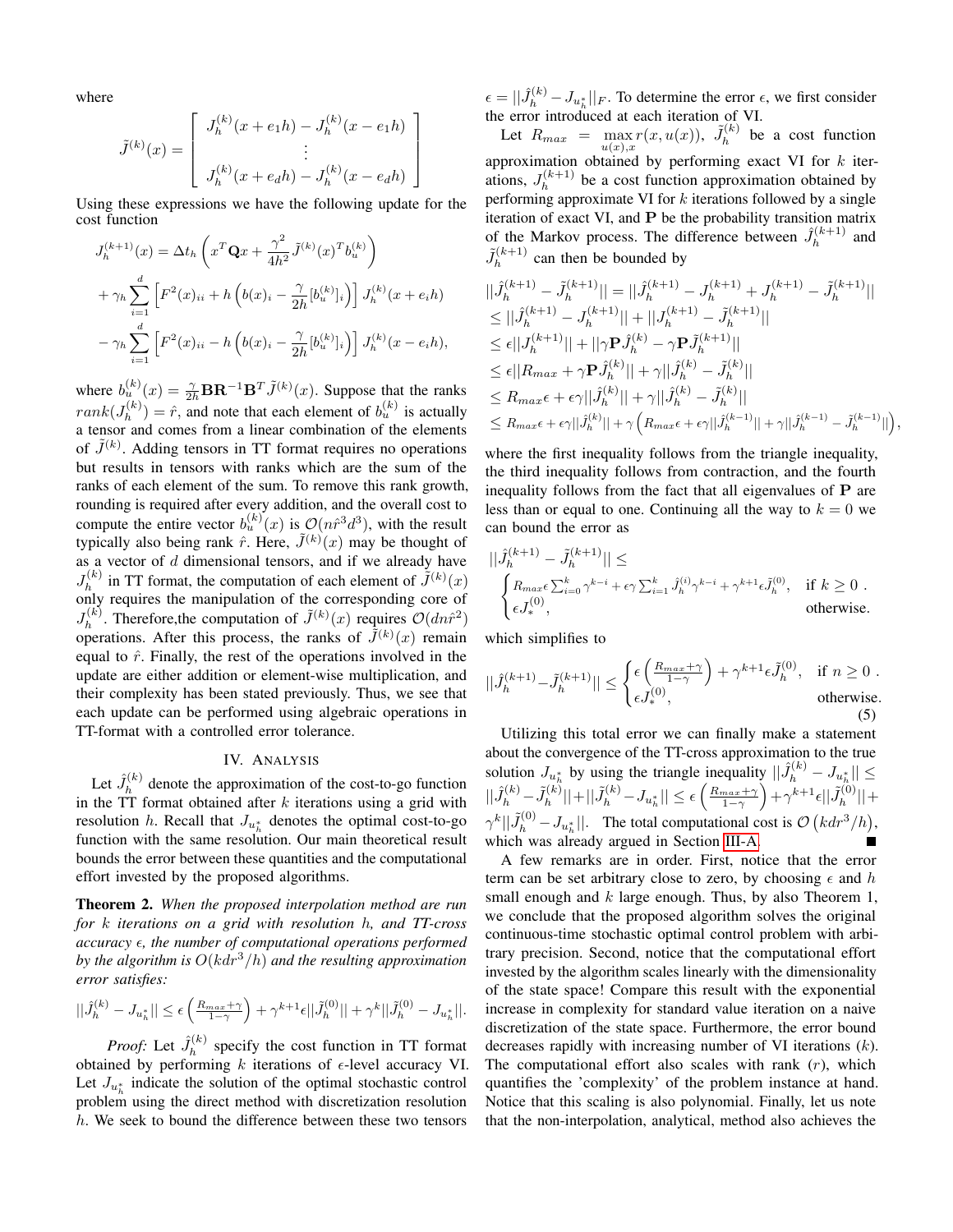

Fig. 1. Simulation of state and control variables under an interpolated control policy found from tensor-based value iteration applied to the LQG example with parameters  $h = 10^{-2}$  and  $\epsilon = 10^{-3}$ . A maximum error of  $3.1 \times 10^{-2}$  is achieved across each variable and all time. The grey traces represent realizations of the controlled process.

same error bound. For the example presented in Section [III-B,](#page-4-3) the computational effort is  $O(kd^3\hat{r}^3/h)$  as discussed in the same section.

### V. SIMULATION EXAMPLES

<span id="page-6-1"></span>In this section we show the performance of tensor-based value iteration on two problems. The first is a two dimensional linear-quadratic-Gaussian optimization problem, and the second is seven-dimensional problem seeking to find a controller which will allow a glider to perch on a horizontal string.

#### <span id="page-6-2"></span>*A. Linear-Quadratic-Gaussian (LQG) stochastic control*

We seek a feedback policy  $\mu$  for the solution of an infinite horizon linear quadratic Gaussian (LQG) optimization problem with a two dimensional state space  $(x, v_x)$ 

$$
\min_{u(t)} \lim_{T \to \infty} \mathbb{E} \Big[ \int_0^T x(t)^2 + v_x(t)^2 + u(t)^2 dt |(x(0), v_x(0)) = z \Big]
$$

subject to  $dx = v_x dt$ ,  $dv_x = u(t)dt + 10^{-1}dw$ ,

for all  $z \in [-1, 1]^2$  such that  $u(t) = \mu(x(t))$  are control realizations. Infinite horizon LQG problems have analytic solutions which can be determined analytically by solving the related continuous time algebraic Riccati equation (CARE). Reflective boundary conditions are chosen [\[13\]](#page-8-7) for the implementation of the direct method. Because the boundary conditions are only specified in the direct method, we expect to see a small deviation between the solutions of the direct and analytical methods.

Tensor-based value iteration is performed using an interpolation scheme based on TT-cross for various discretization levels h and for various error tolerances  $\epsilon$ . Recall that each dimension is discretized into  $n = \frac{2}{h}$  nodes, and that the total number of discretized states is  $n^2 = \frac{4}{h^2}$ . Solution verification is performed in two steps. First, the state and control trajectories of the simulated system starting from  $z = (0.5, 0.5)$ resulting from the direct and analytic methods are compared. These time traces are shown for  $h = .03125$  or  $n = 64$ and  $\epsilon = 10^{-3}$  in Figure [1,](#page-6-3) where we obtain a maximum error  $\max_t [ \max[|x - x^*|, |v_x - v_x^*|, |u - u^*| ] ] = 3.1 \times 10^{-2}$ , where  $x, v_x, u$  denote the mean position, velocity and controls computed with tensor-based value iteration, and and  $x^*, v_x^*, u^*$ denote the states and controls of the analytical solution.

Second, we compare of the norm of the cost function defined by  $||J^*|| = \left(\int (J^*(z))^2 dz\right)^{\frac{1}{2}}$  for the analytical and



<span id="page-6-3"></span>Fig. 2. Norm of the LQG objective obtained with  $h = 10^{-2}$  for varying levels of  $\epsilon$  as a function of total number of optimization solutions. For reference, the analytical solution is provided by the thick black line.

<span id="page-6-5"></span><span id="page-6-4"></span>

Fig. 3. Average number of states visited by the TT-cross algorithm over the course of VI as a function of discretization level for the LQG problem.

direct methods. The norm  $J^*(z)$  for the analytical solution is computed with a uniform quadrature rule on 160, 000 quadrature nodes. The norm of the cost function in the direct method is computed as  $||J^*|| \approx ||J_h(z)||_F/\sqrt{n^2}$ , where n is the number of discretization nodes used in each direction. Figure [2](#page-6-4) shows a trace of this cost for  $h = 10^{-3}$  for various  $\epsilon$  values as a function of the total number of minimization problems [\(3\)](#page-2-1) solved. The slightly underestimated value of  $||J^*||$ obtained through the numerical solutions may be attributed to boundary conditions. In this Figure, we can also see order of magnitude gains for the same cost function norm; for example, using  $\epsilon = 10^{-1}$  rather than  $\epsilon = 10^{-12}$  results in achieving a cost function norm of 1.4 with an order of magnitude less evaluations. Since the results of VI with  $\epsilon = 10^{-12}$  are almost equivalent (see Section [IV\)](#page-5-0), these results suggest more than an order of magnitude gains over exact VI. The result also suggests that future work on  $\epsilon$ -adaptive algorithms could focus their adaptation of  $\epsilon$  when the VI algorithm begins to converge.

Finally, we can see linear growth in the average number of states visited per iteration of VI in Figure [3.](#page-6-5) Exact VI would result in quadratic growth in the number of states visited. For example, when  $n = 250$  the total number of discretized states, and therefore the number of states visited each iteration with exact VI, is 62, 500. However, tensor-based VI with  $\epsilon = 10^{-3}$ visits approximately 12, 000 states on average per iteration.

## <span id="page-6-0"></span>*B. Perching*

We now apply the tensor-based value iteration (Algorithm 1) on a seven dimensional stochastic control problem modeling an unpowered glider attempting to perch on a horizontal string [\[7,](#page-8-23) [22,](#page-8-24) [16\]](#page-8-25). The glider is described by flat-plate model in a two dimensional plane involving seven state variables  $(x, y, \theta, \phi, v_x, v_y, \dot{\theta})$  specifying its x-position, y-position, angle of attack, elevator angle, horizontal speed, vertical speed, and the rate of change of the angle of attack respectively. The input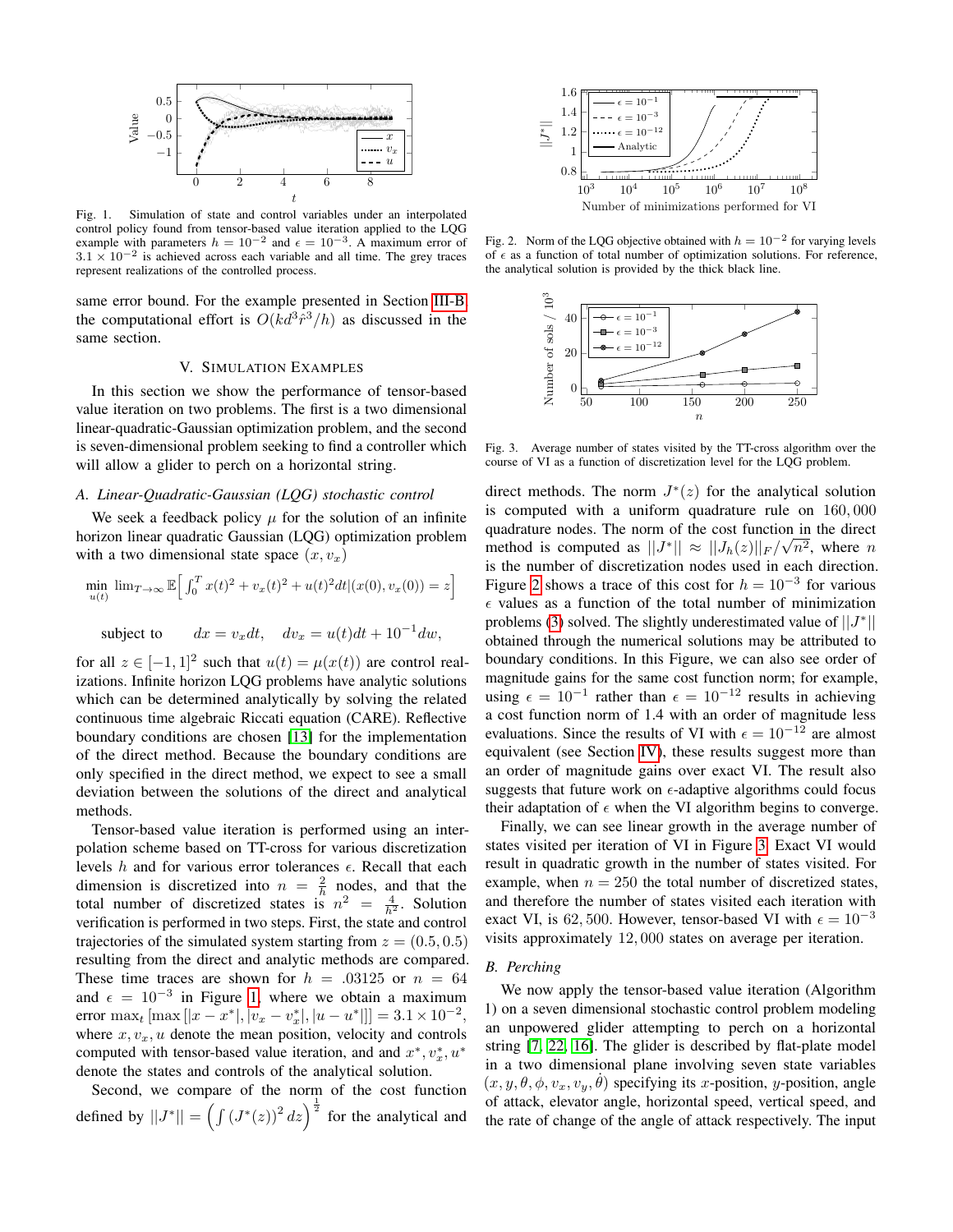control is the rate of change of the elevator angle  $u = \dot{\phi}$ . A successful perch is defined by a horizontal velocity between 0 and 2 m/s, a vertical velocity between -1 and -3 m/s, and the  $x$  and  $y$  positions of the glider within a 5cm radius of the perch. Under these conditions, the experimental aircraft in [\[7\]](#page-8-23) can attach to the string. For a diagram of this glider refer to either [\[22\]](#page-8-24) or [\[16\]](#page-8-25). To achieve a perch, we solve the following optimization problem:

$$
J^*(z) = \min_{u(t)} \mathbb{E}\Big[\int_0^T \bar{x}^T \mathbf{Q}\bar{x} + 0.1u^2 dt + \bar{x}(T)^T \mathbf{Q}_f \bar{x}(T)\Big]
$$

subject to

$$
\mathbf{x}_{w} = [x - l_{w}c_{\theta}, y - l_{w}s_{\theta}], \quad \dot{\mathbf{x}_{w}} = [\dot{x} + l_{w}\dot{\theta}s_{\theta}, \dot{y} - l_{w}\dot{\theta}c_{\theta}]
$$
\n
$$
\mathbf{x}_{e} = [x - l c_{\theta} - l_{e}, c_{\theta + \phi}, y - l s_{\theta} - l_{e}s_{\theta + \phi}]
$$
\n
$$
\dot{\mathbf{x}}_{e} = [\dot{x} + l\dot{\theta}s_{\theta} + l_{e}(\dot{\theta} + u)s_{\theta + \phi}, \dot{y} - l\dot{\theta}c_{\theta} - l_{e}(\dot{\theta} + u)c_{\theta + \phi}]
$$
\n
$$
\alpha_{w} = \theta - \tan^{-1}(\dot{y}_{w}, \dot{x}_{w}), \quad \alpha_{e} = \theta + \phi - \tan^{-1}(\dot{y}_{e}, \dot{x}_{e})
$$
\n
$$
f_{w} = \rho S_{w} |\dot{\mathbf{x}}_{w}|^{2} \sin(\alpha_{w}), \quad f_{e} = \rho S_{e} |\dot{\mathbf{x}}_{e}|^{2} \sin(\alpha_{e})
$$
\n
$$
m\ddot{x} = -f_{w}s_{\theta} - f_{e}s_{\theta + \phi} + Fdw
$$
\n
$$
m\ddot{y} = f_{w}c_{\theta} + f_{e}c_{\theta + \phi} - mg + Fdw
$$
\n
$$
I\ddot{\theta} = -f_{w}l_{w} - f_{e}(l c_{\phi} + l_{e}) + Fdw
$$

where  $\rho$  is the density of air, m is the mass of the glider, I is the moment of inertia of the glider,  $S_w$  and  $S_e$  are the surface areas of the wing and tail control surfaces,  $l$  is the length from the center of gravity to the elevator,  $l_w$  is the half chord of the wing,  $l_e$  is the half chord of the elevator,  $c_\gamma$  denotes  $\cos(\gamma)$ , and  $s_{\gamma}$  denotes  $\sin(\gamma)$ . The parameters of the model are chosen to be the same as those in [\[22\]](#page-8-24)

Our setup differs slightly from that reported in [\[16\]](#page-8-25). We have added a stochastic diffusion term to model external disturbances, and we solve for a global policy that provides a control for each state value. However, the diffusion term is specified as  $F = 10^{-4}$  to obtain a problem instance that is similar to the one found in the literature. The state penalties in our cost function differ slightly from those in the literature, and they were chosen to obtain the desired behavior of our glider. We have chosen  $\mathbf{Q}_f = \text{diag}(600, 400, \frac{1}{9}, \frac{1}{9}, 1, 1, \frac{1}{9})$  and  $\mathbf{Q} = \text{diag}(20, 50, 10,$ 1, 1, 11).

The direct method requires the discretization of the state space. To this end, we we first restrict our state space to a hypercube bounded by  $x \in [-4, 0], y \in [-1, 1], \theta \in [-\frac{\pi}{2}, \frac{\pi}{2}],$  $\phi \in [-\frac{2\pi}{9}, \frac{2\pi}{9}], v_x \in [0, 7], v_y \in [-5, 5]$ , and  $\dot{\theta} \in [-10, 10]$ . We uniformly discretize each variable into 32 states, resulting in a discrete state space of  $3.4 \times 10^{10}$  states. We use  $\epsilon = 0.1$ .

Figure [4](#page-7-0) illustrates the state trajectories of a simulation. These results match qualitatively with those reported in the literature. This controller is successful, because the position of the glider enters the blue ellipse indicating a 5cm radius from the perching string, the horizontal velocity is approximately 0 m/s, and the vertical velocity is -2m/s, at the end. This vertical speed is in the middle of the range required for the perch.

Finally, the cost function is indeed low rank, and Figure [5](#page-7-1) shows the average number of states evaluated per value iteration. For example, when  $n = 16$  the total number of discretized states



<span id="page-7-0"></span>Fig. 4. Simulated state variables under the control policy found from tensor-based value iteration applied to the perching optimization problem with parameters  $n = 32, 3.4 \times 10^{10}$  total states, and  $\epsilon = 10^{-1}$ . The thick black line segments in the top panel indicate the glider's angle of attack, and the blue circle indicates the region which the perching mechanism of [\[7\]](#page-8-23) requires.



Fig. 5. Fraction of number of discretized states per iteration of VI for various discretization levels n and  $\epsilon = 0.1$ 

is  $n^7 \approx 2.7 \times 10^8$  of which approximately  $10^4$  are used every iteration. At the other extreme, when  $n = 64$  the total number of discretized states is  $4.4 \times 10^{12}$  of which approximately  $10^5$ are used each iteration. Therefore, we see gains between four and seven orders of magnitude per iteration of VI. In fact, the gains in this problem are large enough that this problem can be solved on a personal computer with a 2 GHz Intel Core i7 processor and 8 GB of RAM.

#### <span id="page-7-1"></span>VI. CONCLUSION

We have proposed, analyzed, and demonstrated a tensorbased value iteration algorithm which mitigates the curse of dimensionality that is associated with stochastic control problems, by taking advantage of the low-rank structure embedded in the value function of the problem. Through theoretical and computational analysis, we have verified and demonstrated an algorithm that achieves several orders of magnitude improvement when compared to the standard, discretization-based stochastic optimal control algorithms. The benefits are substantial enough that the computational requirements for both obtaining and storing the solutions are met by a personal computer in challenging examples, such as the longitudinal aircraft perching control. Since the direct method can also be applied in estimation problems, our future work will focus on utilizing the framework described here to that effect. Overall, our approach provides a flexible and scalable framework for use in a variety of optimal stochastic control and estimation problem instances that were previously considered intractable.